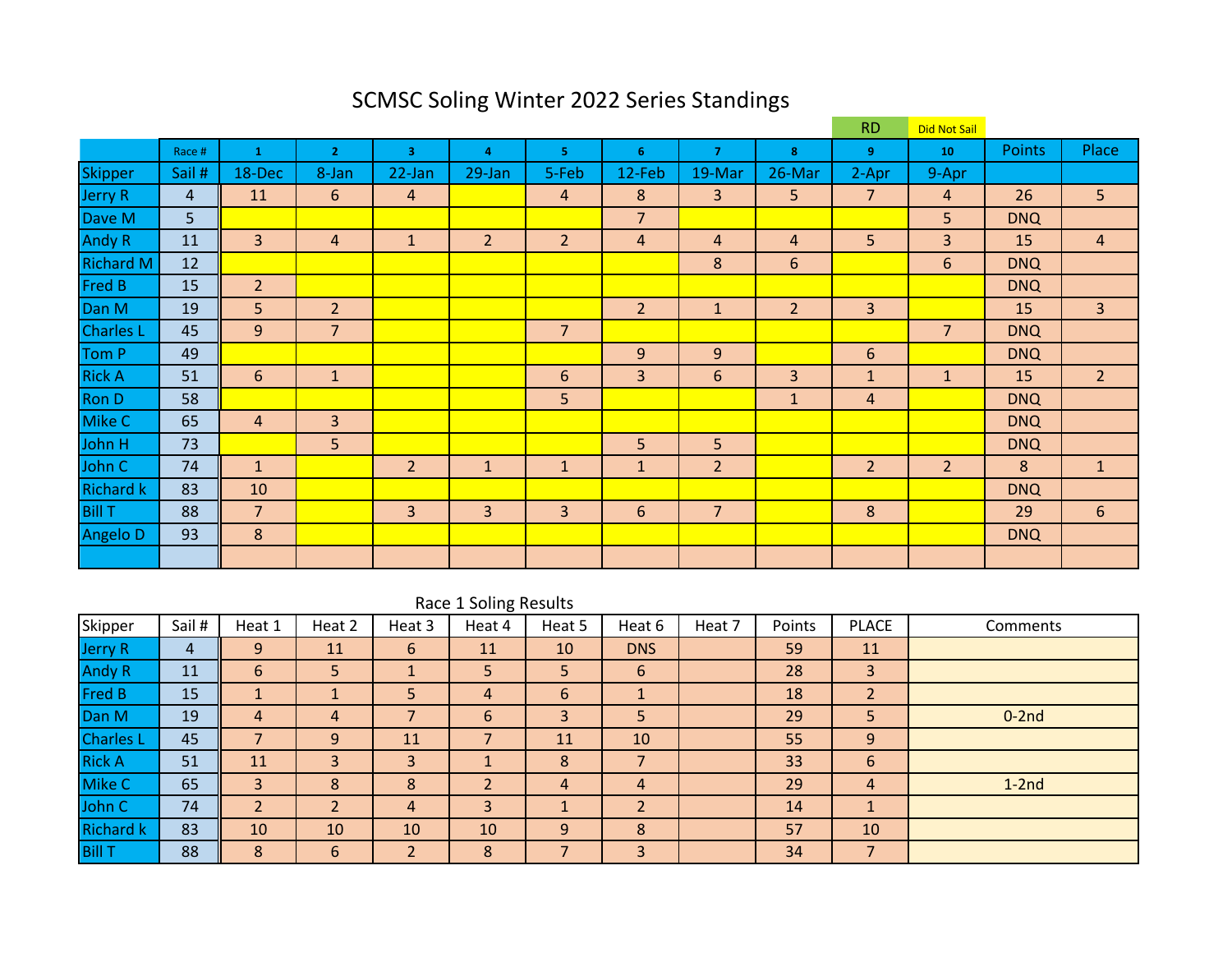| Angelo D | 93 |  | ∽ |  | - | 41 |  |
|----------|----|--|---|--|---|----|--|
|          |    |  |   |  |   |    |  |
|          |    |  |   |  |   |    |  |
|          |    |  |   |  |   |    |  |
|          |    |  |   |  |   |    |  |
|          |    |  |   |  |   |    |  |
|          |    |  |   |  |   |    |  |

|               |                |                |                |                | $\tilde{\phantom{a}}$ |                |                 |        |        |                |          |
|---------------|----------------|----------------|----------------|----------------|-----------------------|----------------|-----------------|--------|--------|----------------|----------|
| Skipper       | Sail #         | Heat 1         | Heat 2         | Heat 3         | Heat 4                | Heat 5         | Heat 6          | Heat 7 | Points | <b>PLACE</b>   | Comments |
| Jerry R       | $\overline{4}$ | 6              | 6              | 3              | 6                     | 5 <sup>1</sup> | 5 <sub>o</sub>  |        | 31     | 6              | $0-2nd$  |
| Andy R        | 11             | $\overline{4}$ | 2 <sup>1</sup> | $\overline{7}$ | $\overline{4}$        | $\overline{7}$ | $\overline{3}$  |        | 27     | $\overline{4}$ |          |
|               |                |                |                |                |                       |                |                 |        |        |                |          |
| Dan M         | 19             | $\mathbf 1$    | 3              | $\overline{4}$ | 5                     | 2 <sup>1</sup> | $\mathbf{1}$    |        | 16     | $\overline{2}$ |          |
| Charles L     | 45             | 5 <sub>o</sub> | $\overline{7}$ | $6\,$          | $\overline{7}$        | $\overline{4}$ | $\overline{7}$  |        | 36     | $\overline{7}$ |          |
| <b>Rick A</b> | 51             | $\overline{2}$ | $\mathbf{1}$   | $\mathbf{1}$   | $\mathbf{1}$          | $\overline{3}$ | 2 <sup>2</sup>  |        | 10     | 1              |          |
| Mike C        | 65             | $\overline{3}$ | $\overline{a}$ | 2 <sup>1</sup> | $\overline{3}$        | $\mathbf{1}$   | $\overline{4}$  |        | 17     | $\overline{3}$ |          |
| John H        | 73             | $\overline{7}$ | 5              | 5              | $\overline{2}$        | $6\phantom{1}$ | $6\phantom{1}6$ |        | 31     | 5              | $1-2nd$  |
|               |                |                |                |                |                       |                |                 |        |        |                |          |
|               |                |                |                |                |                       |                |                 |        |        |                |          |
|               |                |                |                |                |                       |                |                 |        |        |                |          |
|               |                |                |                |                |                       |                |                 |        |        |                |          |
|               |                |                |                |                |                       |                |                 |        |        |                |          |
|               |                |                |                |                |                       |                |                 |        |        |                |          |
|               |                |                |                |                |                       |                |                 |        |        |                |          |
|               |                |                |                |                |                       |                |                 |        |        |                |          |
|               |                |                |                |                |                       |                |                 |        |        |                |          |

### Race 2 Soling Results

## Race 3 Soling Results

| Skipper       | Sail #    | Heat 1 | Heat 2 | Heat 3 | Heat 4 | Heat 5 | Heat 6 | Heat 7 | Points | <b>PLACE</b> | Comments |
|---------------|-----------|--------|--------|--------|--------|--------|--------|--------|--------|--------------|----------|
| Jerry R       |           |        |        |        |        |        |        |        | 23     | 4            |          |
| <b>Andy R</b> | 11<br>. . |        |        |        |        |        |        |        | 10     |              |          |
|               |           |        |        |        |        |        |        |        |        |              |          |
|               |           |        |        |        |        |        |        |        |        |              |          |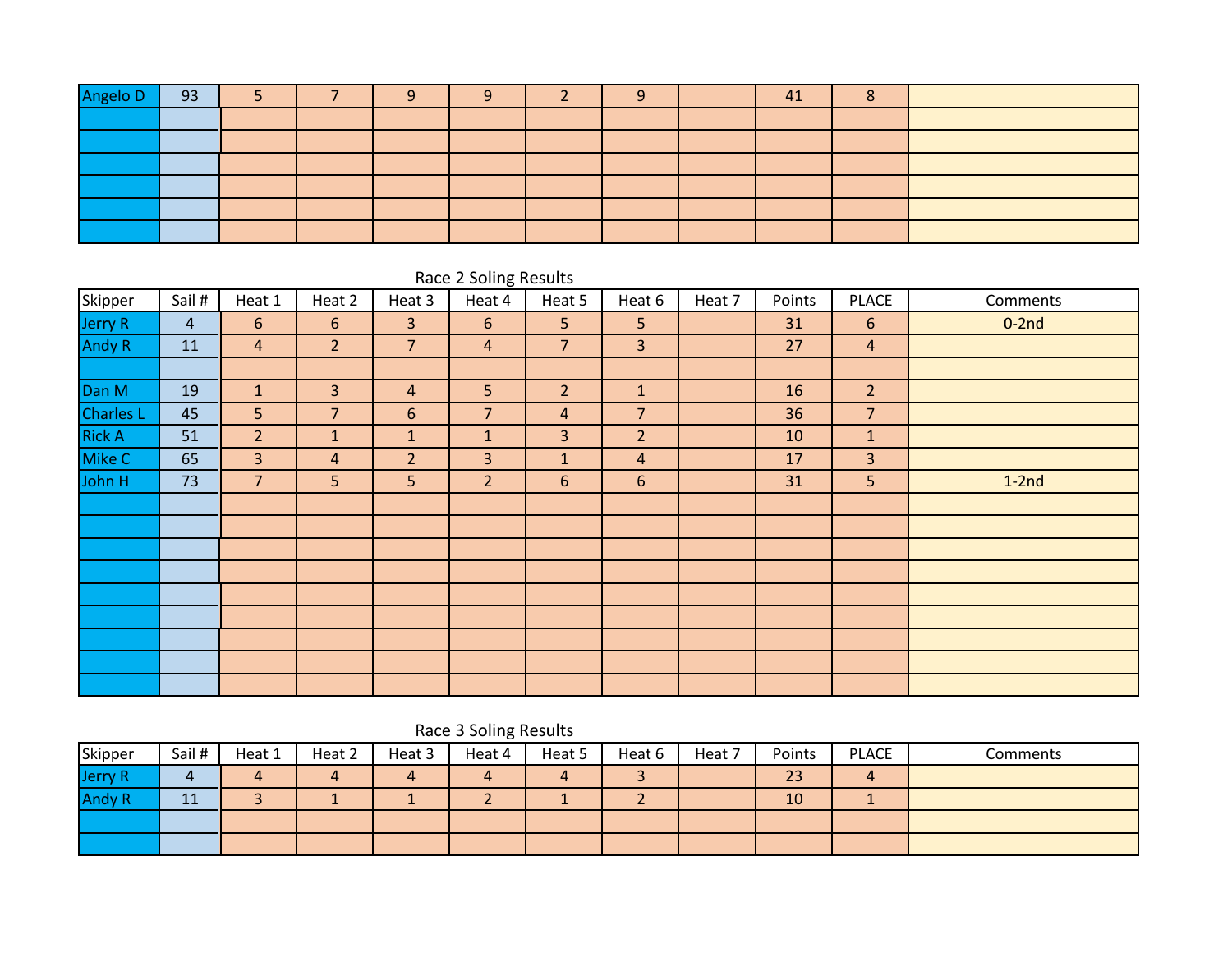| John C        | 74 | 2            | $\overline{2}$ | $\overline{2}$ | ٠              | $\overline{2}$ | 1 | 10 | $\overline{2}$ |  |
|---------------|----|--------------|----------------|----------------|----------------|----------------|---|----|----------------|--|
|               |    |              |                |                |                |                |   |    |                |  |
| <b>Bill T</b> | 88 | $\mathbf{1}$ | 3              | 3              | $\overline{3}$ | 3              | 4 | 17 | $\overline{3}$ |  |
|               |    |              |                |                |                |                |   |    |                |  |
|               |    |              |                |                |                |                |   |    |                |  |
|               |    |              |                |                |                |                |   |    |                |  |
|               |    |              |                |                |                |                |   |    |                |  |
|               |    |              |                |                |                |                |   |    |                |  |
|               |    |              |                |                |                |                |   |    |                |  |
|               |    |              |                |                |                |                |   |    |                |  |

### Race 4 Soling Results

| Skipper       | Sail # | Heat 1         | Heat 2         | Heat 3         | Heat 4         | Heat 5         | Heat 6         | Heat 7 | Points | <b>PLACE</b>   | Comments |
|---------------|--------|----------------|----------------|----------------|----------------|----------------|----------------|--------|--------|----------------|----------|
|               |        |                |                |                |                |                |                |        |        |                |          |
| <b>Andy R</b> | 11     | $\overline{2}$ | $\overline{3}$ | $\overline{3}$ | $\overline{3}$ | 2 <sup>1</sup> | $\overline{2}$ |        | 15     | 2 <sup>2</sup> |          |
|               |        |                |                |                |                |                |                |        |        |                |          |
|               |        |                |                |                |                |                |                |        |        |                |          |
|               |        |                |                |                |                |                |                |        |        |                |          |
|               |        |                |                |                |                |                |                |        |        |                |          |
|               |        |                |                |                |                |                |                |        |        |                |          |
|               |        |                |                |                |                |                |                |        |        |                |          |
| John C        | 74     | $\mathbf{1}$   | $\mathbf{1}$   | $\mathbf{1}$   | $\mathbf{1}$   | $\mathbf{1}$   | $\mathbf{1}$   |        | 6      | $\mathbf{1}$   |          |
|               |        |                |                |                |                |                |                |        |        |                |          |
| <b>Bill T</b> | 88     | $\overline{3}$ | 2 <sup>2</sup> | $\overline{2}$ | $\overline{2}$ | $\overline{3}$ | $\overline{3}$ |        | 15     | $\overline{3}$ |          |
|               |        |                |                |                |                |                |                |        |        |                |          |
|               |        |                |                |                |                |                |                |        |        |                |          |
|               |        |                |                |                |                |                |                |        |        |                |          |
|               |        |                |                |                |                |                |                |        |        |                |          |
|               |        |                |                |                |                |                |                |        |        |                |          |
|               |        |                |                |                |                |                |                |        |        |                |          |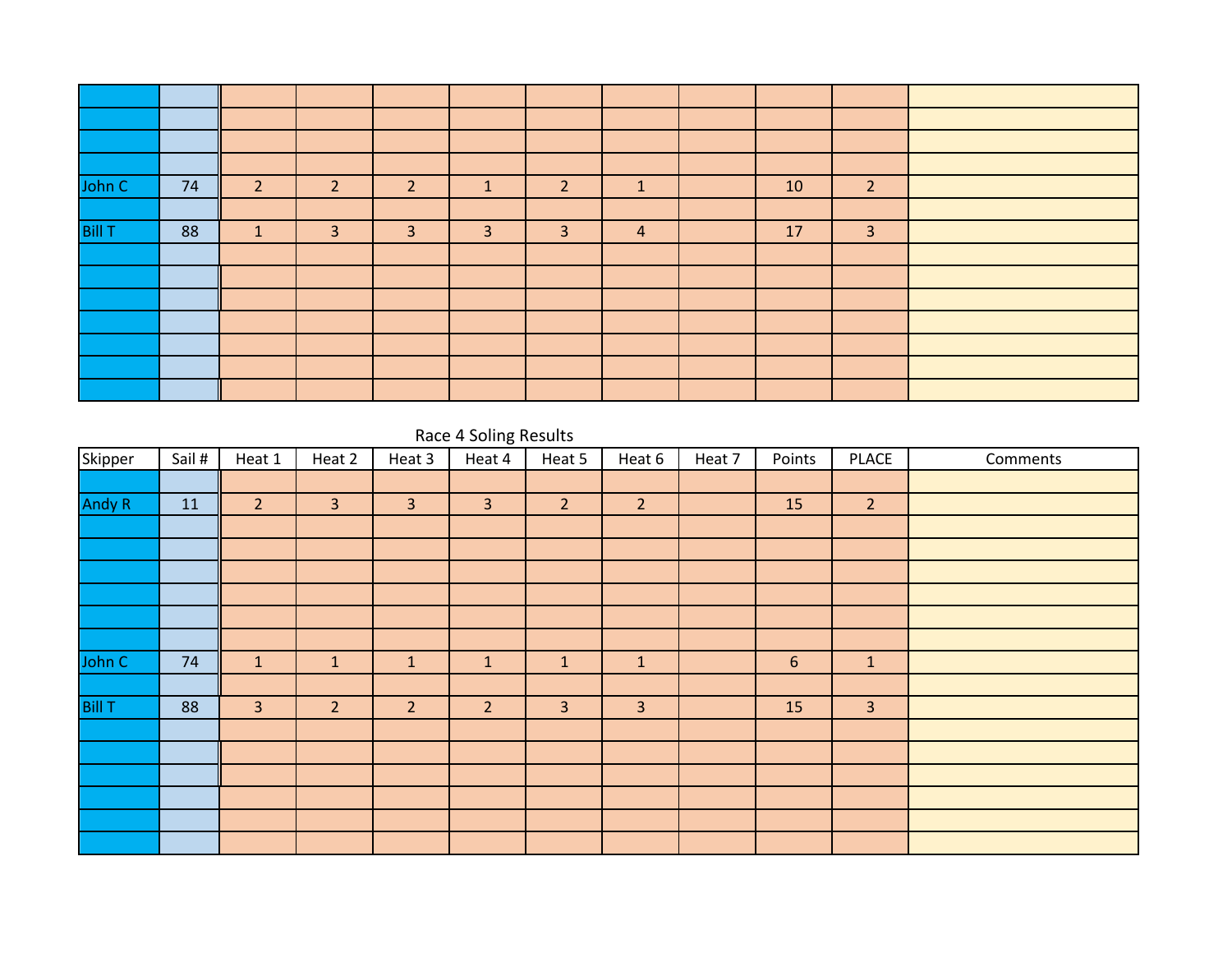|                  |                |                |                |                | nace o oomig neoano |                |                |        |                |                |          |
|------------------|----------------|----------------|----------------|----------------|---------------------|----------------|----------------|--------|----------------|----------------|----------|
| Skipper          | Sail #         | Heat 1         | Heat 2         | Heat 3         | Heat 4              | Heat 5         | Heat 6         | Heat 7 | Points         | PLACE          | Comments |
| Jerry R          | $\overline{4}$ | 5 <sup>1</sup> | $\overline{4}$ | 2 <sup>1</sup> | $\overline{4}$      | 5 <sup>1</sup> | 5 <sup>1</sup> |        | 25             | $\overline{4}$ | $0-3rd$  |
| Andy R           | 11             | 2 <sup>1</sup> | $\overline{3}$ | $\overline{3}$ | 2 <sup>1</sup>      | 2 <sup>1</sup> | $\mathbf{1}$   |        | 13             | 2 <sup>1</sup> |          |
|                  |                |                |                |                |                     |                |                |        |                |                |          |
|                  |                |                |                |                |                     |                |                |        |                |                |          |
| <b>Charles L</b> | 45             | $\overline{7}$ | 6              | 6              | 8                   | 8              | 8              |        | 43             | $\overline{7}$ |          |
| <b>Rick A</b>    | 51             | $\overline{3}$ | 8              | 8 <sup>2</sup> | 8                   | 8              | 8              |        | 43             | $6\phantom{1}$ |          |
| Ron D            | 58             | $\overline{a}$ | $\overline{2}$ | 5              | 8                   | $\overline{4}$ | $\overline{3}$ |        | 26             | 5 <sup>1</sup> |          |
|                  |                |                |                |                |                     |                |                |        |                |                |          |
|                  |                |                |                |                |                     |                |                |        |                |                |          |
| John C           | 74             | $\mathbf{1}$   | $\mathbf{1}$   | $\mathbf{1}$   | $\mathbf{1}$        | $\mathbf{1}$   | $\overline{2}$ |        | $\overline{7}$ | $\mathbf{1}$   |          |
|                  |                |                |                |                |                     |                |                |        |                |                |          |
| <b>Bill T</b>    | 88             | 6              | 5              | $\overline{a}$ | $\overline{3}$      | $\overline{3}$ | $\overline{4}$ |        | 25             | $\overline{3}$ | $2-3rd$  |
|                  |                |                |                |                |                     |                |                |        |                |                |          |
|                  |                |                |                |                |                     |                |                |        |                |                |          |
|                  |                |                |                |                |                     |                |                |        |                |                |          |
|                  |                |                |                |                |                     |                |                |        |                |                |          |
|                  |                |                |                |                |                     |                |                |        |                |                |          |
|                  |                |                |                |                |                     |                |                |        |                |                |          |

Race 5 Soling Results

|  |  |  | Race 6 Soling Results |
|--|--|--|-----------------------|
|--|--|--|-----------------------|

| Skipper       | Sail # | Heat 1 | Heat 2 | Heat 3 | Heat 4         | Heat 5 | Heat 6         | Heat 7 | Points | <b>PLACE</b>               | Comments |
|---------------|--------|--------|--------|--------|----------------|--------|----------------|--------|--------|----------------------------|----------|
| Jerry R       | 4      | 6      | 9      | 9      | 6              | 7      | 8              |        | 45     | 8                          |          |
| <b>Andy R</b> | 11     | -      | 4      | 4      |                |        | 3              |        | 28     | 4                          |          |
|               |        |        |        |        |                |        |                |        |        |                            |          |
| Dan M         | 19     |        | 3      |        | 3              |        |                |        | 11     | $\mathbf{D}$<br>$\epsilon$ |          |
|               |        |        |        |        |                |        |                |        |        |                            |          |
| Tom P         | 49     | 9      | 8      | 8      | 9              | 9      | 9              |        | 52     | 9                          |          |
| <b>Rick A</b> | 51     | 3      |        |        | $\overline{4}$ | 4      | $\overline{4}$ |        | 19     | 3                          |          |
|               |        |        |        |        |                |        |                |        |        |                            |          |
|               |        |        |        |        |                |        |                |        |        |                            |          |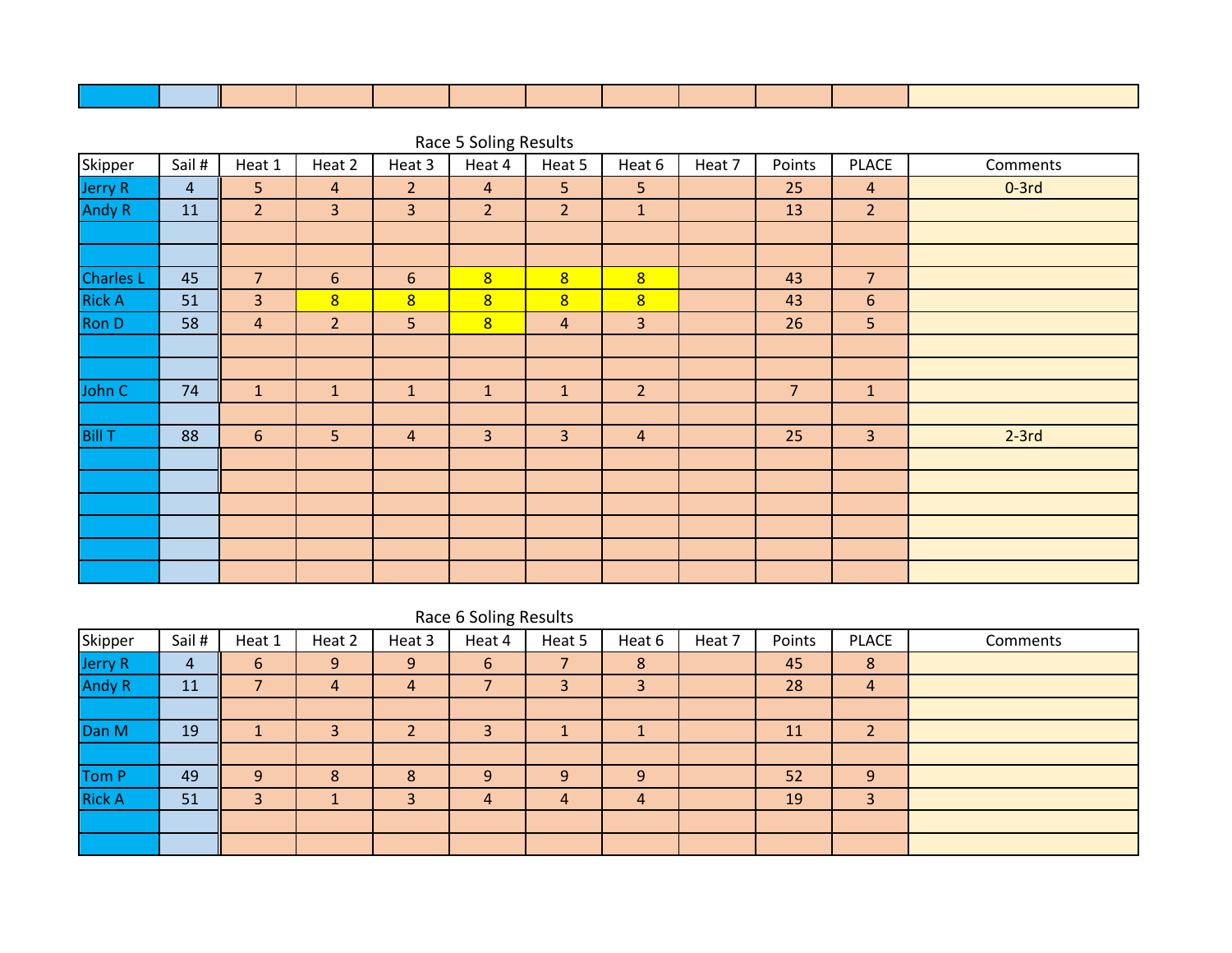| John H<br>John C | 73 |   | 6 |   |   | 8 |   | 31 | Ь  |  |
|------------------|----|---|---|---|---|---|---|----|----|--|
|                  | 74 |   |   |   |   |   |   | 10 | л. |  |
|                  |    |   |   |   |   |   |   |    |    |  |
| <b>Bill T</b>    | 88 | 4 |   | 6 |   |   |   | 32 | 6  |  |
|                  |    |   |   |   |   |   |   |    |    |  |
| David M          | 5  | 8 |   |   | 8 | 6 | 6 | 42 |    |  |
|                  |    |   |   |   |   |   |   |    |    |  |
|                  |    |   |   |   |   |   |   |    |    |  |
|                  |    |   |   |   |   |   |   |    |    |  |
|                  |    |   |   |   |   |   |   |    |    |  |

|                  | Race 7 Soling Results |                 |                |                |                |                |                |        |        |                |           |  |  |  |
|------------------|-----------------------|-----------------|----------------|----------------|----------------|----------------|----------------|--------|--------|----------------|-----------|--|--|--|
| Skipper          | Sail #                | Heat 1          | Heat 2         | Heat 3         | Heat 4         | Heat 5         | Heat 6         | Heat 7 | Points | <b>PLACE</b>   | Comments  |  |  |  |
| Jerry R          | $\overline{4}$        | 3               | $\overline{4}$ | $\overline{a}$ | 7              | $\mathbf{1}$   | $\overline{2}$ |        | 21     | $\overline{3}$ | $1-2nd$   |  |  |  |
|                  |                       |                 |                |                |                |                |                |        |        |                |           |  |  |  |
| Andy R           | 11                    | $\mathbf{1}$    | $\overline{3}$ | 3              | 5              | $6\phantom{1}$ | $\overline{3}$ |        | 21     | $\overline{4}$ | $0-2nd$   |  |  |  |
| <b>Richard M</b> | 12                    | 8               | 9              | 9              | $\overline{4}$ | $\overline{7}$ | $\overline{4}$ |        | 41     | $8\phantom{1}$ | $2-4$ ths |  |  |  |
|                  |                       |                 |                |                |                |                |                |        |        |                |           |  |  |  |
| Dan M            | 19                    | $\overline{2}$  | 2 <sup>1</sup> | $\overline{2}$ | $\overline{2}$ | 2 <sup>2</sup> | $6\phantom{1}$ |        | 16     | $\mathbf{1}$   |           |  |  |  |
|                  |                       |                 |                |                |                |                |                |        |        |                |           |  |  |  |
| Tom P            | 49                    | $\overline{9}$  | 6              | 5              | 8              | 8              | 5 <sup>1</sup> |        | 41     | 9              | $0-4$ ths |  |  |  |
| <b>Rick A</b>    | 51                    | $6\phantom{.}6$ | $\mathbf{1}$   | $\mathbf{1}$   | 10             | 10             | 10             |        | 38     | 6              |           |  |  |  |
|                  |                       |                 |                |                |                |                |                |        |        |                |           |  |  |  |
|                  |                       |                 |                |                |                |                |                |        |        |                |           |  |  |  |
| John H           | 73                    | 5 <sup>1</sup>  | $\bf 8$        | $\overline{7}$ | $\overline{3}$ | 5              | $\overline{7}$ |        | 35     | 5 <sup>1</sup> |           |  |  |  |
| John C           | 74                    | $\overline{4}$  | 5              | $6\phantom{1}$ | $\mathbf{1}$   | 3              | $\mathbf{1}$   |        | 20     | 2 <sup>2</sup> |           |  |  |  |
|                  |                       |                 |                |                |                |                |                |        |        |                |           |  |  |  |
| <b>Bill T</b>    | 88                    | $\overline{7}$  | $\overline{7}$ | 8              | 6              | $\overline{4}$ | $\bf 8$        |        | 40     | $\overline{7}$ |           |  |  |  |
|                  |                       |                 |                |                |                |                |                |        |        |                |           |  |  |  |
|                  |                       |                 |                |                |                |                |                |        |        |                |           |  |  |  |

Race 8 Soling Results

| Skipper       | Sail # | Heat <sub>r</sub> | $\overline{\phantom{0}}$<br>Heat 2 | $\overline{\phantom{a}}$<br>Heat 5 | Heat 4 | Heat 5 | Heat 6 | $\overline{\phantom{a}}$<br>Heat | Points            | <b>PLACE</b> | Comments |
|---------------|--------|-------------------|------------------------------------|------------------------------------|--------|--------|--------|----------------------------------|-------------------|--------------|----------|
| <b>IJerry</b> |        |                   |                                    |                                    |        |        |        |                                  | $\sim$ $-$<br>$-$ | $\sim$       |          |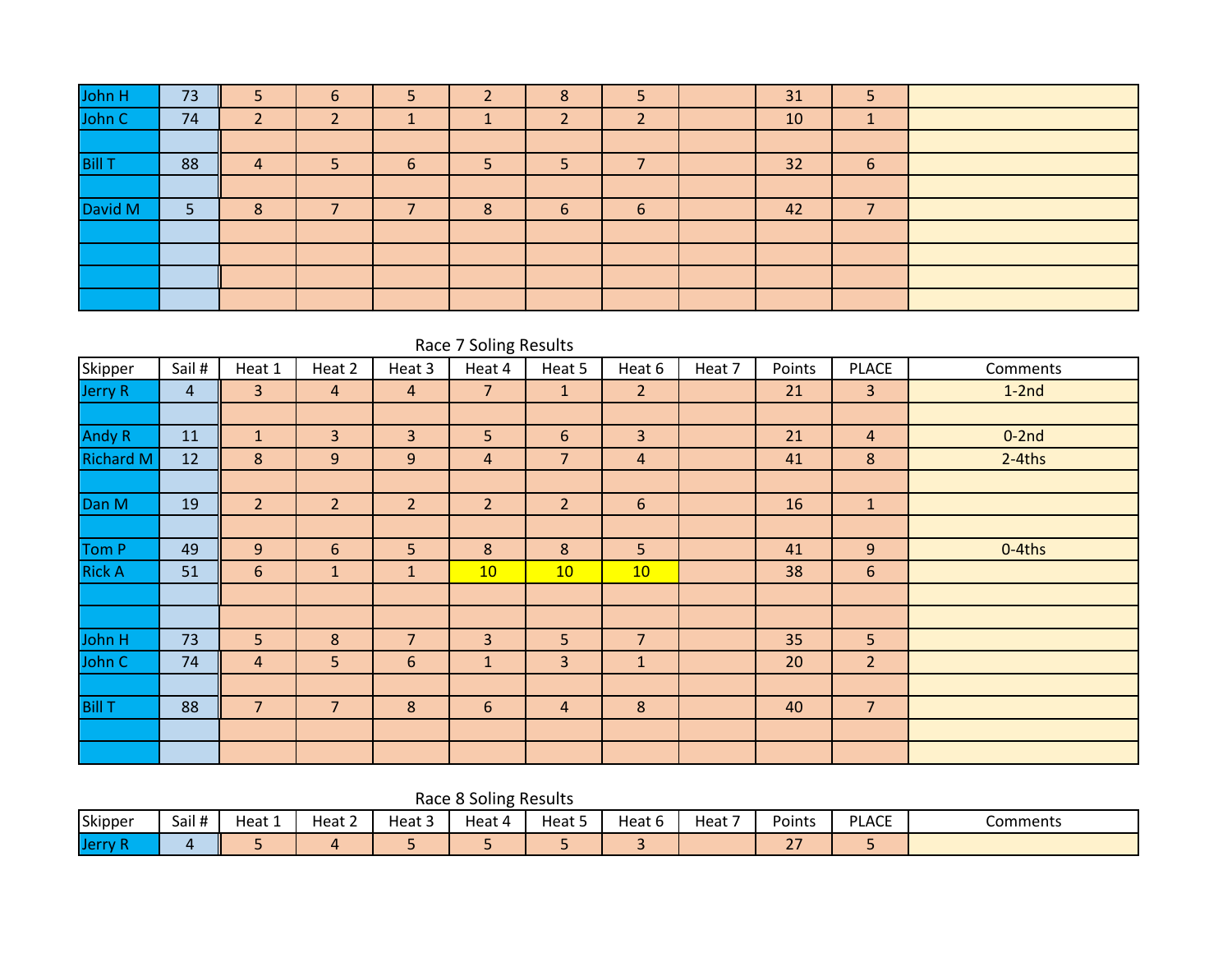| <b>Andy R</b>    | 11 | $\overline{2}$ | 5 <sup>1</sup> | $\overline{4}$ | $\overline{a}$ | $\mathbf{3}$    | $\mathbf{1}$   | 19 | $\overline{4}$ | $1-1st$ |
|------------------|----|----------------|----------------|----------------|----------------|-----------------|----------------|----|----------------|---------|
| <b>Richard M</b> | 12 | $6\phantom{1}$ | 6              | 6              | 7 <sup>2</sup> | $7\overline{ }$ | 7 <sup>1</sup> | 39 | 6              |         |
|                  |    |                |                |                |                |                 |                |    |                |         |
| Dan M            | 19 | $\overline{4}$ | $\mathbf{1}$   | $\overline{3}$ | 2 <sup>2</sup> | 2 <sup>1</sup>  | $\overline{2}$ | 14 | $\overline{2}$ |         |
|                  |    |                |                |                |                |                 |                |    |                |         |
|                  |    |                |                |                |                |                 |                |    |                |         |
| <b>Rick A</b>    | 51 | $\overline{3}$ | $\overline{3}$ | $\mathbf{1}$   | $\mathbf{1}$   | $\overline{4}$  | 7 <sup>2</sup> | 19 | $\overline{3}$ | $2-1st$ |
| <b>Ron D</b>     | 58 | $\mathbf{1}$   | 2 <sup>2</sup> | $\overline{2}$ | $\overline{3}$ | $\mathbf{1}$    | $\overline{4}$ | 13 | $\mathbf 1$    |         |
|                  |    |                |                |                |                |                 |                |    |                |         |
|                  |    |                |                |                |                |                 |                |    |                |         |
|                  |    |                |                |                |                |                 |                |    |                |         |
|                  |    |                |                |                |                |                 |                |    |                |         |
|                  |    |                |                |                |                |                 |                |    |                |         |
|                  |    |                |                |                |                |                 |                |    |                |         |
|                  |    |                |                |                |                |                 |                |    |                |         |
|                  |    |                |                |                |                |                 |                |    |                |         |
|                  |    |                |                |                |                |                 |                |    |                |         |

|               | Race 9 Soling Results |                |                 |                          |                |                |                |        |        |                |          |  |  |  |
|---------------|-----------------------|----------------|-----------------|--------------------------|----------------|----------------|----------------|--------|--------|----------------|----------|--|--|--|
| Skipper       | Sail #                | Heat 1         | Heat 2          | Heat 3                   | Heat 4         | Heat 5         | Heat 6         | Heat 7 | Points | <b>PLACE</b>   | Comments |  |  |  |
| Jerry R       | 4                     | 8              | $\overline{7}$  | 3                        | 7              | 3              | 6              |        | 34     | $\overline{7}$ |          |  |  |  |
|               |                       |                |                 |                          |                |                |                |        |        |                |          |  |  |  |
| <b>Andy R</b> | 11                    | $\overline{7}$ | $\mathbf 1$     | $\overline{\phantom{a}}$ | 5              | 8              | 5              |        | 33     | 5 <sup>1</sup> | $1-st$   |  |  |  |
|               |                       |                |                 |                          |                |                |                |        |        |                |          |  |  |  |
|               |                       |                |                 |                          |                |                |                |        |        |                |          |  |  |  |
| Dan M         | 19                    | $\mathbf{1}$   | 4               | 6                        | 3              | 5              | $\overline{2}$ |        | 21     | 3              |          |  |  |  |
|               |                       |                |                 |                          |                |                |                |        |        |                |          |  |  |  |
| Tom P         | 49                    | $\overline{a}$ | $6\phantom{1}6$ | 5                        | 6              | 4              | 8              |        | 33     | 6              | $0-1st$  |  |  |  |
| <b>Rick A</b> | 51                    | $\overline{2}$ | $\overline{2}$  | $\overline{2}$           | $\mathbf{1}$   | 6              | $\mathbf{1}$   |        | 14     | $\mathbf{1}$   |          |  |  |  |
| <b>Ron D</b>  | 58                    | 6              | $\overline{9}$  | $\mathbf{1}$             | $\overline{2}$ | $\overline{7}$ | 4              |        | 29     | 4              |          |  |  |  |
|               |                       |                |                 |                          |                |                |                |        |        |                |          |  |  |  |
|               |                       |                |                 |                          |                |                |                |        |        |                |          |  |  |  |
| John C        | 74                    | 3              | 3               | 4                        | $\overline{4}$ | 1              | 3              |        | 18     | $\overline{2}$ |          |  |  |  |
|               |                       |                |                 |                          |                |                |                |        |        |                |          |  |  |  |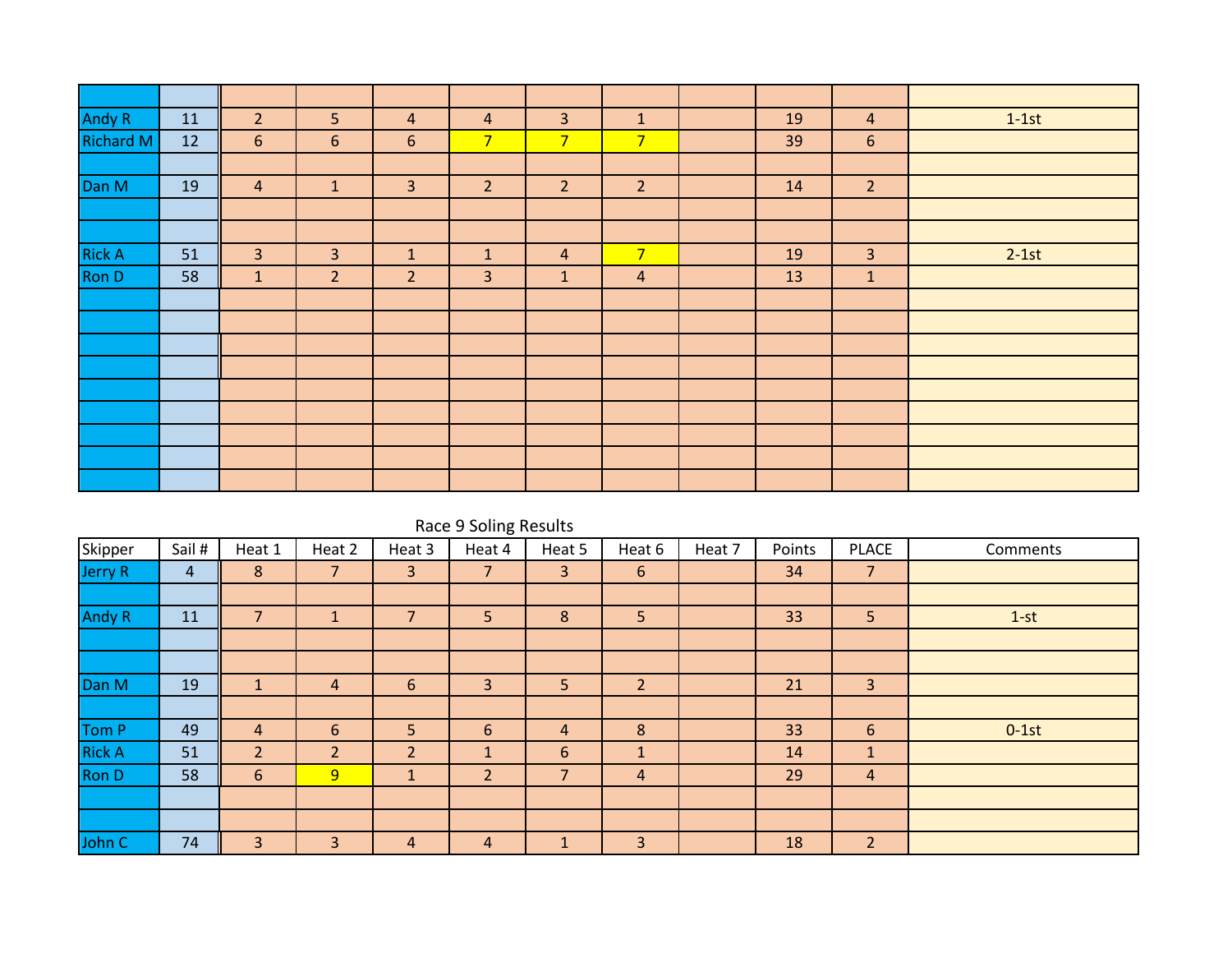| <b>Bill 1</b> | 88 |  | ∽ |  |  | 35 |  |
|---------------|----|--|---|--|--|----|--|
|               |    |  |   |  |  |    |  |
|               |    |  |   |  |  |    |  |
|               |    |  |   |  |  |    |  |
|               |    |  |   |  |  |    |  |

|                  | Race ID Solling Results |                |                |                |                |                |                |        |        |                |          |  |  |  |
|------------------|-------------------------|----------------|----------------|----------------|----------------|----------------|----------------|--------|--------|----------------|----------|--|--|--|
| Skipper          | Sail #                  | Heat 1         | Heat 2         | Heat 3         | Heat 4         | Heat 5         | Heat 6         | Heat 7 | Points | <b>PLACE</b>   | Comments |  |  |  |
| Jerry R          | $\overline{4}$          | 5 <sup>1</sup> | $\overline{4}$ | $\overline{3}$ | $\overline{3}$ | $\overline{4}$ | 8              |        | 27     | $\overline{4}$ |          |  |  |  |
| Dave M           | 5 <sub>1</sub>          | $6\phantom{1}$ | $6\phantom{a}$ | 5              | 5 <sup>1</sup> | 8 <sup>1</sup> | 8              |        | 38     | 5              |          |  |  |  |
| Andy R           | 11                      | 2 <sup>2</sup> | $\overline{2}$ | $\overline{2}$ | $\overline{4}$ | $\overline{2}$ | $\mathbf{1}$   |        | 13     | $\overline{3}$ | $1-1st$  |  |  |  |
| <b>Richard M</b> | 12                      | $\overline{4}$ | 5              | $\overline{8}$ | 8              | 8 <sup>2</sup> | 8              |        | 41     | 6              |          |  |  |  |
|                  |                         |                |                |                |                |                |                |        |        |                |          |  |  |  |
|                  |                         |                |                |                |                |                |                |        |        |                |          |  |  |  |
| <b>Charles L</b> | 45                      | $\overline{7}$ | 8 <sup>1</sup> | 8              | 8              | 8 <sup>2</sup> | 8              |        | 47     | $\overline{7}$ |          |  |  |  |
|                  |                         |                |                |                |                |                |                |        |        |                |          |  |  |  |
| <b>Rick A</b>    | 51                      | $\overline{3}$ | $\mathbf{1}$   | $\mathbf{1}$   | 2 <sup>2</sup> | $\overline{3}$ | $\overline{2}$ |        | 12     | $\mathbf{1}$   |          |  |  |  |
|                  |                         |                |                |                |                |                |                |        |        |                |          |  |  |  |
|                  |                         |                |                |                |                |                |                |        |        |                |          |  |  |  |
|                  |                         |                |                |                |                |                |                |        |        |                |          |  |  |  |
| John C           | 74                      | $\mathbf{1}$   | 3              | $\overline{4}$ | $\mathbf{1}$   | $\mathbf{1}$   | 3              |        | 13     | 2 <sup>2</sup> | $3-1st$  |  |  |  |
|                  |                         |                |                |                |                |                |                |        |        |                |          |  |  |  |
|                  |                         |                |                |                |                |                |                |        |        |                |          |  |  |  |
|                  |                         |                |                |                |                |                |                |        |        |                |          |  |  |  |
|                  |                         |                |                |                |                |                |                |        |        |                |          |  |  |  |
|                  |                         |                |                |                |                |                |                |        |        |                |          |  |  |  |
|                  |                         |                |                |                |                |                |                |        |        |                |          |  |  |  |
|                  |                         |                |                |                |                |                |                |        |        |                |          |  |  |  |

#### Race 10 Soling Results